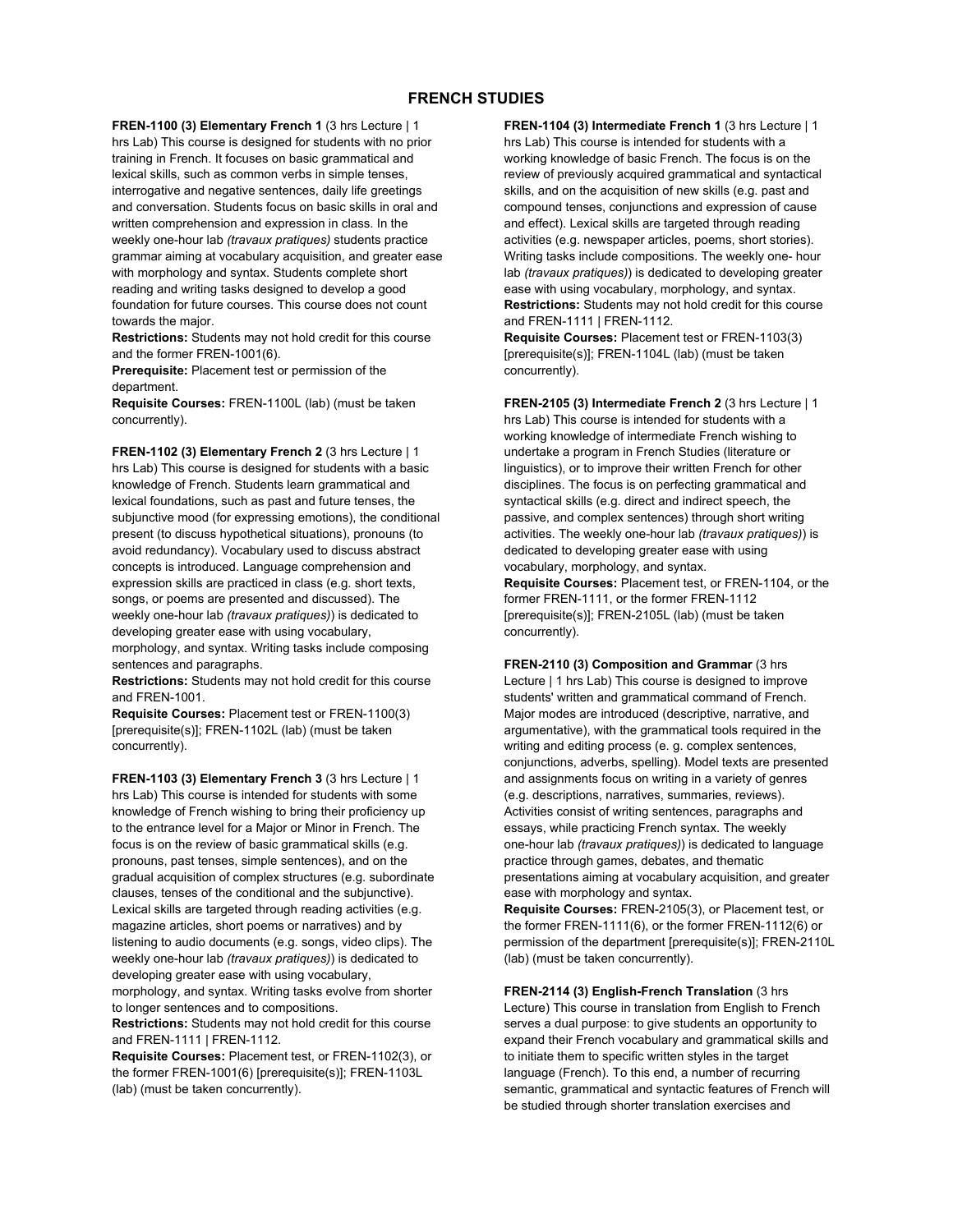through the translation of longer documents, e.g., newspaper articles, business letters or scientific abstracts.

**Requisite Courses:** FREN-2110; or placement test, or the former FREN-2109 or permission of the instructor [prerequisite(s)].

**FREN-2115 (3) French-English Translation** (3 hrs Lecture) In this course the principles of translation from French into English will be introduced. The lexicon and stylistics of the target language (English) will be discussed in relation to different styles and registers. Students will translate authentic texts from a variety of contexts such as literary, commercial, journalistic and scientific. Literary translation will focus on descriptive and narrative components; practical texts will include advertisements, newspaper articles and scientific magazine articles. **Restrictions:** Students may not hold credit for this course and FREN-2112.

**Requisite Courses:** FREN-2110(3), or placement test, or the former FREN-2109(3) or permission of the instructor [prerequisite(s)].

**FREN-2116 (3) French for Business** (3 hrs Lecture) This practical course is intended primarily to teach students to communicate effectively in business situations with an emphasis on the Canadian context. To this end, course materials include situational texts reflecting business activities and covering a range of topics (e.g., office and computer, financial institutions, marketing and advertising). The course is designed to expand language skills already acquired as well as to present the specialized vocabulary and idioms used in the business environment. Extensive exercises in vocabulary, comprehension, business writing and correspondence are included.

**Requisite Courses:** FREN-2110, or placement test, or the former FREN-2109, or permission of the instructor [prerequisite(s)].

**FREN-2180 (3) Introduction to French Literature** (3 hrs Lecture) This course gives students the foundational skills required to read and write in French about literature. Students are introduced to the terms and tools of analysis necessary for a critical reading of modern literary texts which are drawn from different genres and a variety of areas of the francophone world, such as Canada, France, Africa and the Caribbean. Some class time is devoted to the development of writing skills.

**Restrictions:** Students may not hold credit for this course and FREN-1381.

**Requisite Courses:** FREN-2105(3), or placement test, or the former FREN-1111(6), or the former FREN-1112(6) or permission of the instructor [prerequisite(s)].

#### **FREN-2182 (3) Francophone Canadian Literature**

**Before the 1960s** (3 hrs Lecture) This course examines the francophone literature of Canada from its modern origins at the end of the 19th century to the mid-20th century. Works by women and men from Acadia, Manitoba and Quebec are examined with an emphasis on the central role played by Quebec in the creation of modern Canadian francophone literature. Authors studied may include Riel, Nelligan, Grandbois, Melanson, Savard, Guèvremont and

Roy. Novels, drama and poetry are analyzed using literary theories drawn from social realism/*sociocritique* and narratology. Periodic class discussions will take a *table ronde* format.

**Requisite Courses:** FREN-2105, or placement test, or the former FREN-1111, or the former FREN-1112, or permission of the instructor [prerequisite(s)].

## **FREN-2183 (3) Francophone Canadian Literature**

**After 1960** (3 hrs Lecture) This course examines the francophone literature of Canada from the mid-twentieth century to the present day. Students examine works by authors from Acadia, Manitoba and Quebec, as well as by writers known as *les écrivains migrants*, with emphasis on the central role played by the novel and by the *Révolution tranquille* in the development of contemporary Canadian francophone literature. The course may include works of Blais, Miron, Ducharme, Tremblay, Hébert, Maillet, Chen, Chiasson and Léveillé. Novels, drama and poetry are analyzed using literary theories drawn from narratology and narrative/ semiotics discursive. Periodic class discussions will take a table ronde format.

**Requisite Courses:** FREN-2105(3), or placement test, or the former FREN-1111(6), or the former FREN-1112(6) or permission of the instructor [prerequisite(s)].

**FREN-2202 (3) Phonetics** (3 hrs Lecture | 1 hrs Lab) This course presents the theory and practice of French phonetics and phonology. Theory covers the acoustics and physiology of speech, the International Phonetic Alphabet, the description of French vowels, consonants, articulation features (assimilation, liaison, etc.), and prosodic patterns (syllabation, rhythm, intonation, etc.). Practical applications include phonetic transcription, orthoepy (the relationship between pronunciation and orthography) and a lab program aiming at oral performance. **Cross-listed:** LING-2301(3).

**Restrictions:** Students may not hold credit for this course and LING-2301.

**Requisite Courses:** FREN-2105, or placement test, or the former FREN-1112, or permission of the instructor [prerequisite(s)]; FREN-2202L (lab) (must be taken concurrently).

### **FREN-2205 (3) Culture and Society in Contemporary**

**France** (3 hrs Lecture) This course examines major cultural and historical aspects of contemporary French society (e.g. the social system, the Fifth Republic, feminism, the role of Paris). The theoretical approach is comparative (e.g. Roland Barthes, Richard Hoggart, and E.T. Hall). Course material is presented through several media (e.g. songs, comics, film, political speeches). As they learn about diverse and iconic elements of French culture, students are given opportunities to develop their reading, speaking and writing skills.

**Requisite Courses:** FREN-2105, or placement test, or the former FREN-1111, or the former FREN-1112, or permission of the instructor [prerequisite(s)].

**FREN-2207 (3) Society and Cultures in Quebec and in Francophone Manitoba after 1960** (3 hrs Lecture) This course offers an introduction to the cultures of Francophone Canada, with emphasis on the cultural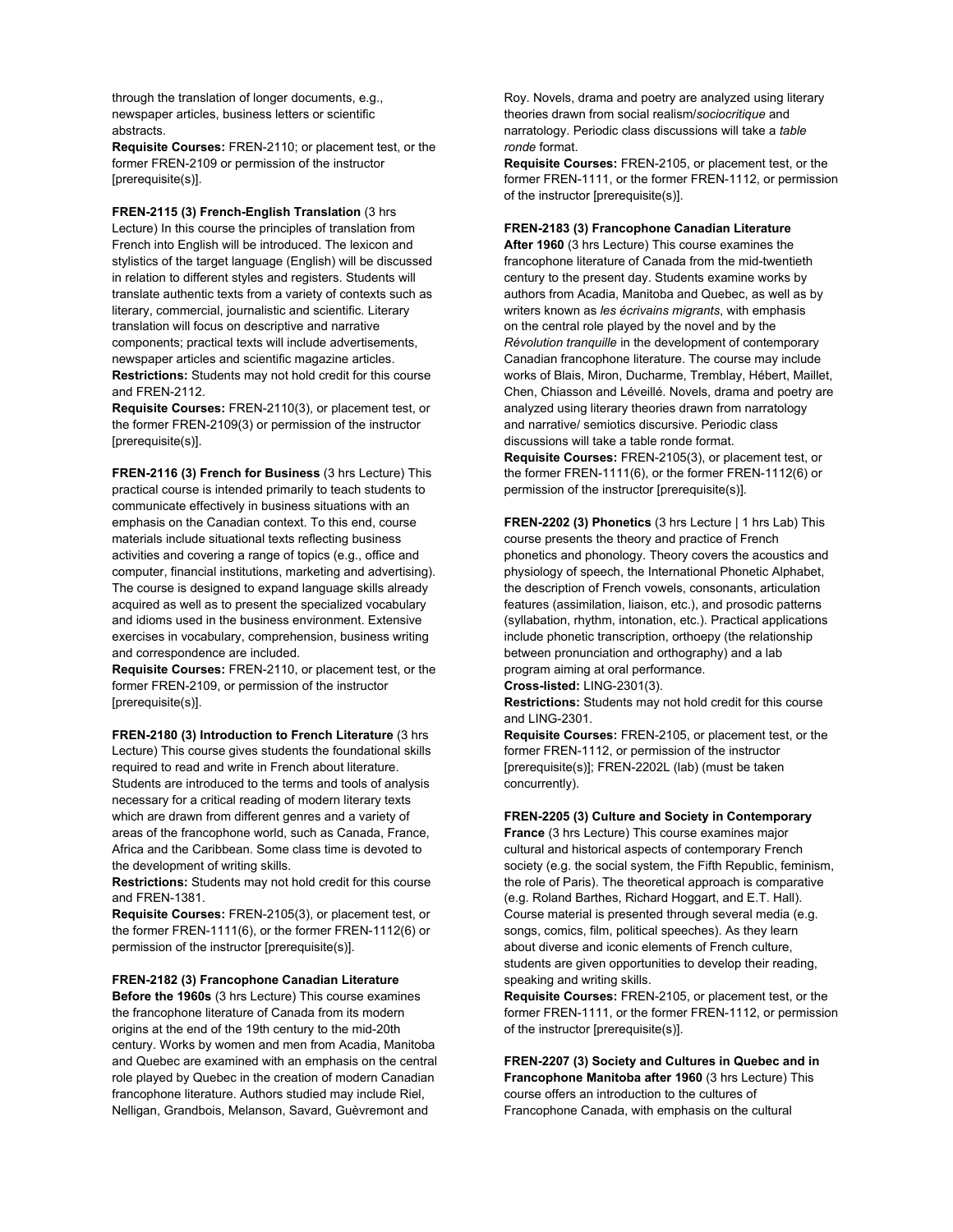expression of the Francophone communities in Manitoba, as well as on that of Quebec. Students study cultural material such as journalistic articles, festivals, film, television, music, comics and advertising in historical, social and political context. The development of Francophone cultures in minority contexts is central to the course. Students examine changing representations of women, the formation and evolution of national consciousness in Quebec and questions about what it means to be Francophone or Quebecois in a diverse society. **Requisite Courses:** FREN-2105 or the former FREN-1111(6) or the former FREN-1112(6) or placement test or permission of the instructor [prerequisite(s)].

**FREN-2383 (3) The Art of Close Reading** (3 hrs Lecture) This course is designed to acquaint students with close reading, a method to analyze and comment on literary texts of different genres and periods. Students will learn to recognize, study and appreciate the elements of style and content. Students will acquire practical skills through the presentation of *exposés* in oral and written forms. **Requisite Courses:** FREN-2105, or placement test, or the former FREN-1111(6), or the former FREN-1112(6), or permission of the instructor [prerequisite(s)].

## **FREN-2384 (3) Literary Avant-Garde in French**

**(1900-1950)** (3 hrs Lecture) This course examines the concept of "avant-garde" in early twentieth century French literatures in Europe, the Antilles and Canada. We analyze texts from the Manifeste Dada (1918) through André Breton's Manifeste du surréalisme (1924) and Aimé Césaire's poetry to the Refus Global (1948) in Quebec. The course focuses on literary and cultural comparisons. It investigates various aspects of Modernism, such as aesthetic autonomy and the relationship between art and politics. The course works across genres and national literatures. Students learn about modernist mouvements and contexts: dada, futurism, surrealism, expressionism, theatre of the absurd and the négritude mouvement. **Requisite Courses:** FREN-2105, or placement test, or the former FREN-1111(6), or the former FREN-1112(6), or permission of the instructor [prerequisite(s)].

**FREN-2385 (3) Twentieth Century French Writers and Thinkers** (3 hrs Lecture) French works from the '50s to the present day are studied in this course. Major literary trends and movements - existentialism, *le nouveau roman* and postmodernism - are analysed in fiction, poetry and essay by writers such as Sartre, Camus, Ponge and Yourcenar.

**Requisite Courses:** FREN-2105, or placement test, or the former FREN-1111(6), or the former FREN-1112(6), or permission of the instructor [prerequisite(s)].

**FREN-2481 (3) Nineteenth-Century French Prose** (3 hrs Lecture) This course examines the development of prose in nineteenth-century France. Works representing the main literary movements (Romanticism, Realism, and Naturalism) will be selected, as much as possible, from both male and female authors. These may include Stendhal, Balzac, Sand, Flaubert, Maupassant, and Zola. Students will be introduced to basic techniques of textual appreciation and commentary.

**Requisite Courses:** FREN-2105, or placement test, or the former FREN-1111(6), or the former FREN-1112(6), or permission of the instructor [prerequisite(s)].

## **FREN-2482 (3) Nineteenth-Century French Poetry and**

**Drama** (3 hrs Lecture) This course examines the development of nineteenth-century poetry and drama. The evolution of theatre from the *drame romantique* to the *théâtre fin-de-siècle* will be studied through selected works of such authors as Hugo, Musset, and Rostand. Poetry will include a selection from the romantic, parnassian, and symbolist schools (e.g. Desbordes-Valmore, Gautier, Baudelaire). Students will be introduced to basic techniques of textual appreciation and

commentary. **Requisite Courses:** FREN-2105, or placement test, or the former FREN-1111(6), or the former FREN-1112(6), or permission of the instructor [prerequisite(s)].

# **FREN-2609 (3) Decolonizing Voice: Francophone**

**Indigenous Literature** (3 hrs Lecture) This course examines the responses of Indigenous writers and artists (through novels, poems, plays and movies) to colonial structures and colonial discourse in Canada. All works are read in French. Indigenous guests are invited to the class and the students are asked to attend events in the Indigenous community as part of their course requirement. Students finish the course with a good understanding of Canada's historic relationship with Indigenous Canadians and how Canadians and how colonialism still affects present relationships.

**Restrictions:** Students may not hold credit for this course and FREN-3609.

**Requisite Courses:** FREN-2105, or placement test, or the former FREN-1111, or the former FREN-1112, or permission of the instructor [prerequisite(s)].

## **FREN-3111 (6) Comparative Stylistics and Translation**

(3 hrs Lecture) In this course, French is studied by being contrasted with English in a comparative lexicology and comparative grammar approach. Linguistic divergence is examined at the lexical level (e.g. semantic values, stylistic variants, linguistic interference), the grammatical and syntactic levels (e.g. gender, modifiers, modal auxiliaries, word order), and the pragmatic level, with a focus on cultural strategies (e.g. sentence segmentation into translation units, modulation, grammatical transposition). Translation strategies are explored so as to address the distinctive lexical, grammatical, syntactic, and pragmatic features of each language.

**Cross-listed:** LING-3311(6)

**Restrictions:** Students may not hold credit for this course and LING-3311.

**Requisite Courses:** 6 credit hours in 2000-level French Studies courses, including 3 credit hours in 2000-level language or permission of the instructor [prerequisite(s)].

#### **FREN-3202 (3) Géolinguistique francaise (French**

**Geolinguistics)** (3 hrs Lecture) This course presents contemporary varieties of French in Canada and other parts of the Francophone World. After a brief introduction to linguistic change from early dialects to today's international norm, the course focuses on regional variation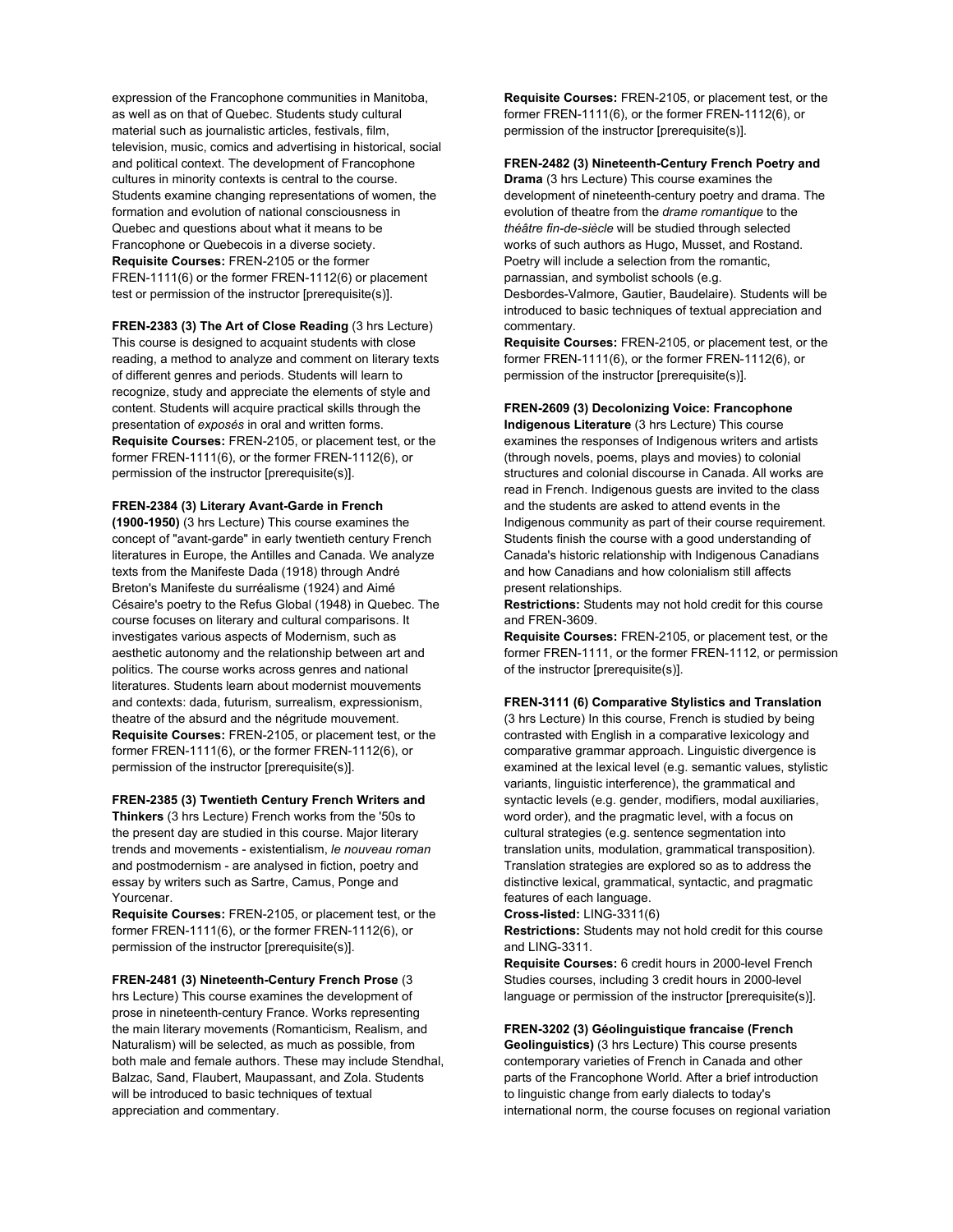particularly in Canada and North America, major geolinguistic concepts (e.g. regionalism, isogloss), and fieldwork methods. Sound documents are explored for their vocabulary and grammar, to help students expand their communication skills in different environments, as they become more familiar with different varieties of French. The Honours level concentrates on methodology and linguistic data analysis (e.g. lexicometry, linguistic atlases). **Cross-listed:** LING-3303(3).

**Restrictions:** Students may not hold credit for this course and FREN-4202 | LING-3303 | LING-4303.

**Requisite Courses:** 6 credit hours in 2000-level French language/linguistics or permission of the instructor [prerequisite(s)].

**FREN-3204 (3) French Morphology and Syntax** (3 hrs Lecture) Based on the analysis of modern French, this course presents fundamental linguistic concepts, including nature and types of monemes, distributional and syntactic properties of morphemes, and the French verbal system (mood, tense and aspect). The syntax of simple, compound and complex sentences is studied in a

transformational-generative perspective, as it applies to French. At the Honours level, in FREN-4206/LING-4304, additional approaches (mainly the functional and the cognitive) are used to examine complex utterances in various oral and written styles.

**Cross-listed:** LING-3302(3).

**Restrictions:** Students may not hold credit for this course and LING-3302.

**Requisite Courses:** 6 credit hours in 2000-level French language/linguistics, or permission of the instructor [prerequisite(s)].

**FREN-3205 (3) Studies in Bilingualism** (3 hrs Lecture) This course explores three major aspects of bilingualism: the context, the learner, and the writer. The context section introduces historical and geographical aspects of bilingualism (e.g. official/unofficial bilingualism in the Francophone world), and resulting sociolinguistic situations (e.g. diglossia/bilingualism). The main section of the course focuses on the bilingual learner (e.g. multilingual acquisition, compound bilingualism, the active lexicon in

Franco-Manitoban and immersion school children). The concluding section examines examples of bilingual writing (e.g. Beckett, Green, Léveillé).

**Cross-listed:** FREN-4205(3), LING-3305(3) and LING-4305(3).

**Restrictions:** Students may not hold credit for this course and FREN-4205 | LING-3305 | LING-4305.

**Requisite Courses:** 6 credit hours in 2000-level French Studies courses; including 3 credit hours in 2000-level language/linguistics, or permission of the instructor [prerequisite(s)].

## **FREN-3283 (3) Life-Narratives in French Literature** (3

hrs Lecture) In 20th and 21st century literature from Proust and Colette to Annie Ernaux and Le Clézio, the representation of the self has undergone several transformations in form, content and generic boundaries. The course studies different genres: autobiography, autofiction and memoir. Students explore the meanings of these texts and what they conceal about Modernity and

our contemporary age.

**Cross-listed:** FREN-4283(3).

**Restrictions:** Students may not hold credit for this course and FREN-4283.

**Requisite Courses:** 6 credit-hours of 2000-level French Studies literature courses or permission of the instructor [prerequisite(s)].

**FREN-3301 (3) History of the French Language** (3 hrs Lecture) This course traces the development of the French language through the centuries, examining historical, political and social events that have a significant impact on linguistic change. Four periods are considered: the High Middle Ages and the first written texts; the Old French era with its dialects; Renaissance French, influenced by Italy and the Humanist movement; and the birth of modern French and *la francophonie*. Various linguistic documents are studied to illustrate the status and distinct features of French in different eras.

**Requisite Courses:** 6 credit hours in 2000-level French Studies courses or permission of the instructor [prerequisite(s)].

## **FREN-3481 (3) Nineteenth-Century Literature and**

**Philosophy** (3 hrs Seminar/Discussion) The course invites students to reflect upon the contributions of French literature to ethics and metaphysics and to the circulation of ideas. Nineteenth-century writers openly tackling philosophical and scientific issues lead us to better understand the narrative construction of ideas and concepts in relation to forms of thought in the human experience. Thus, fiction and poetic speculation stand beside prolific nineteenth-century European philosophers (Kant, Hegel, Nietzsche), prompting students to reflect on the cultures and knowledge of our times through various theoretical lenses. The FREN-4481 students are assigned additional theoretical articles compared to the FREN-3481 students.

**Experimental Course -** This course is offered on a trial basis to gauge interest in the topic. Students who successfully complete this course receive credit as indicated.

**Requisite Courses:** 6 credit hours of 2000-level French Studies literature courses [prerequisite(s)].

**FREN-3580 (3) Littérature du XVIIIe siècle: Le siècle** 

**des Lumières** (3 hrs Lecture) This course is intended to develop in the student an understanding and appreciation of the nature of literature and society in the eighteenth century. While emphasis vary from year to year, this course may include works by major authors such as Montesquieu, Prévost, Madame de Tencin, Francoise de Graffigny and Voltaire. Students also investigate trends such as *la crise de conscience européenne*, *le mythe du Sauvage*,*"Lumières" et Raison*, and *l'Encyclopédie*. Attention is given to relationships between literature and the arts.

**Cross-listed:** FREN-4580(3).

**Restrictions:** Students may not hold credit for this course and FREN-4580.

**Requisite Courses:** 6 credit hours in 2000-level French Studies literature courses or permission of the instructor [prerequisite(s)].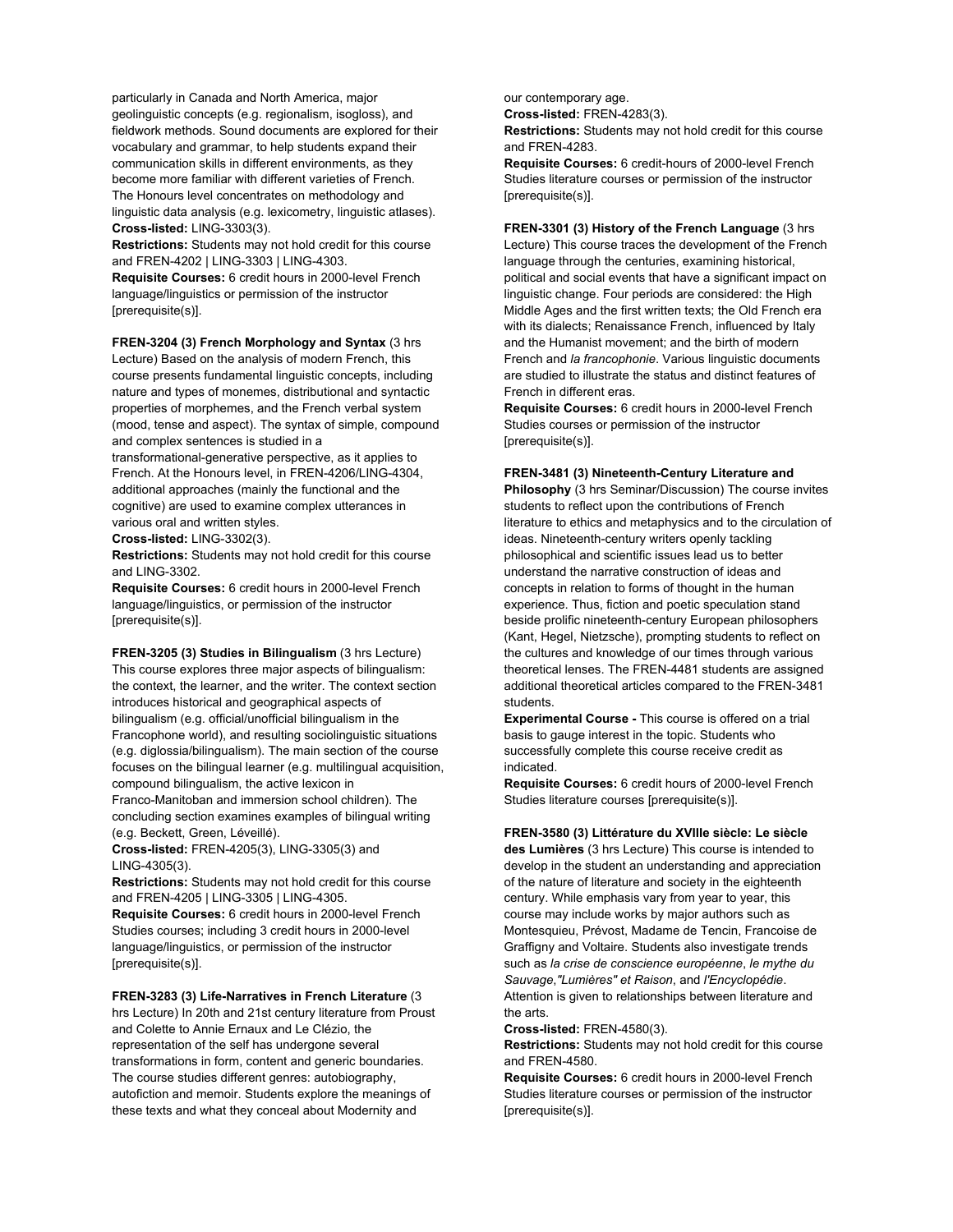### **FREN-3581 (3) Littérature du XVIIIe siècle: Lumières**

**et Révolution** (3 hrs Lecture) This course is intended to study the relationships between literature and society in the eighteenth century. While emphasis will vary from year to year, this course may include works by major authors such as Diderot, Rousseau, Beaumarchais, and Isabelle de Charrière. Emphasis will be placed upon the development of literary styles and the history of ideas in scientific, philosophical, and political contexts. Students will also investigate some trends such as *philosophie et engagement au Siècle des "Lumières"*, *le libertinage*, *la condition de la femme et l'Ancien Régime*, *le droit des gens*, *la Révolution* and *le préromantisme*. **Cross-listed:** FREN-4581(3).

**Restrictions:** Students may not hold credit for this course and FREN-4581.

**Requisite Courses:** 6 credit hours in 2000-level French Studies literature courses or permission of the instructor [prerequisite(s)].

#### **FREN-3680 (3) Littérature du XVIIe siècle: Le Baroque**

(3 hrs Lecture) This course offers a critical study of literary works representative of the seventeenth century. While emphasis will vary from year to year, this course may include works by major authors such as Corneille, Scarron, Cyrano de Bergerac and Molière. The course will investigate such trends as *baroque*, *grotesque*, *romanesque* and *libertinage*.

**Cross-listed:** FREN-4680(3).

**Restrictions:** Students may not hold credit for this course and FREN-4680.

**Requisite Courses:** 6 credit hours in 2000-level French Studies literature courses or permission of the instructor [prerequisite(s)].

### **FREN-3681 (3) Littérature du XVIIe siècle: Le**

**Classicisme** (3 hrs Lecture) This course offers a critical study of works representative of the rich literary production of the seventeenth century, dominated by Louis XIV and the Court of Versailles. While emphasis will vary from year to year, this course may include works by major authors such as Molière, Racine, La Fontaine, Madame de Sévigné and Madame de La Fayette. The course will investigate some of the changing concepts of tragedy and comedy, and trends such as *préciosité*, *classicisme*, *honnêteté* and *absolutisme*.

**Cross-listed:** FREN-4681(3).

**Restrictions:** Students may not hold credit for this course and FREN-4681.

**Requisite Courses:** 6 credit hours in 2000-level French Studies literature courses or permission of the instructor [prerequisite(s)].

**FREN-3953 (3) The Contemporary Francophone Novel of Canada** (3 hrs Lecture) In this course, students study a selection of contemporary Canadian francophone novels. The chosen texts represent major literary trends since 1960, and they vary in structure as well as the social, cultural and political questions they raise. Topics may include the uniquely Canadian narrative of Gabrielle Roy, Antonine Maillet's Acadian perspective, Marie-Claire Blais' revolutionary examination of the traditional Quebecois

family, Réjean Ducharme's imagining of children's experiences, the dark worlds created by Gaétan Soucy, the feminist thought of Nancy Huston, and Ying Chen's take on the experience of immigration. Frequent discussions take a *table ronde* format.

**Cross-listed:** FREN-4953(3).

**Restrictions:** Students may not hold credit for this course and FREN-4953.

**Requisite Courses:** 6 credit-hours in 2000-level French Studies literature courses or permission of the instructor [prerequisite(s)].

### **FREN-3954 (3) Littérature du «je» au Canada** (3 hrs

Lecture) This course offers a critical study of first-person literature in Canada, including Manitoba. Texts may include autobiographies, autofiction, memoirs, diaries, and letters. Students study the works of authors such as Gabrielle Roy, France Theoret, Nelly Arcan, Denise Bombardier, Claire Martin, and Gerald Leblanc from a literary perspective, with a focus on how their texts communicate a personal point of view. Students analyze the ways authors present their experiences with a concentration on the different forms personal writing can take, and what these forms suggest about the social and historical contexts in which first-person literature is produced in Canada.

## **Cross-listed:** FREN-4954(3).

**Restrictions:** Students may not hold credit for this course and FREN-4954.

**Requisite Courses:** 6 credit hours in 2000-level French Studies literature courses or permission of the instructor [prerequisite(s)].

**FREN-4021 (3) Tutorial** (3 hrs Tutorial | 3 hrs Lab) The specialized study of a single author, or of a genre, period or theme, or of a specific language or linguistics topic, under the direction of a professor.

**Note:** Permission of the instructor is required to register. **Restrictions:** Honours Form Required.

## **FREN-4115 (3) Literary and Intersemiotic Translation**

(3 hrs Lecture) This Honours course examines theoretical and practical issues in literary translation. It deals mainly with aspects of literary translation relating to genres (e.g., novel, drama), style (e.g., metaphors), metalinguistics (e.g., cultural elucidation) and theoretical issues (e.g. interpretation). The principal focus is on interlingual translation (from French to English and English to French). Secondarily, intersemiotic translation is discussed, and examples of intermedial transpositions are analyzed (e.g. novel to film; play to opera; poem to painting), Coursework includes comparisons of translations and intermedial transpositions, reviews of theoretical works (e.g. A. Berman, U. Eco), and translation assignments in the student's preferred language(s). The course is taught in French.

**Restrictions:** Honours Form Required. **Requisite Courses:** 3 credit hours in French literature [prerequisite(s)]; and 3 credit hours in 3000-level French language/linguistics, or permission of the instructor [prerequisite(s)].

**FREN-4200 (3) Language and Style** (3 hrs Lecture) The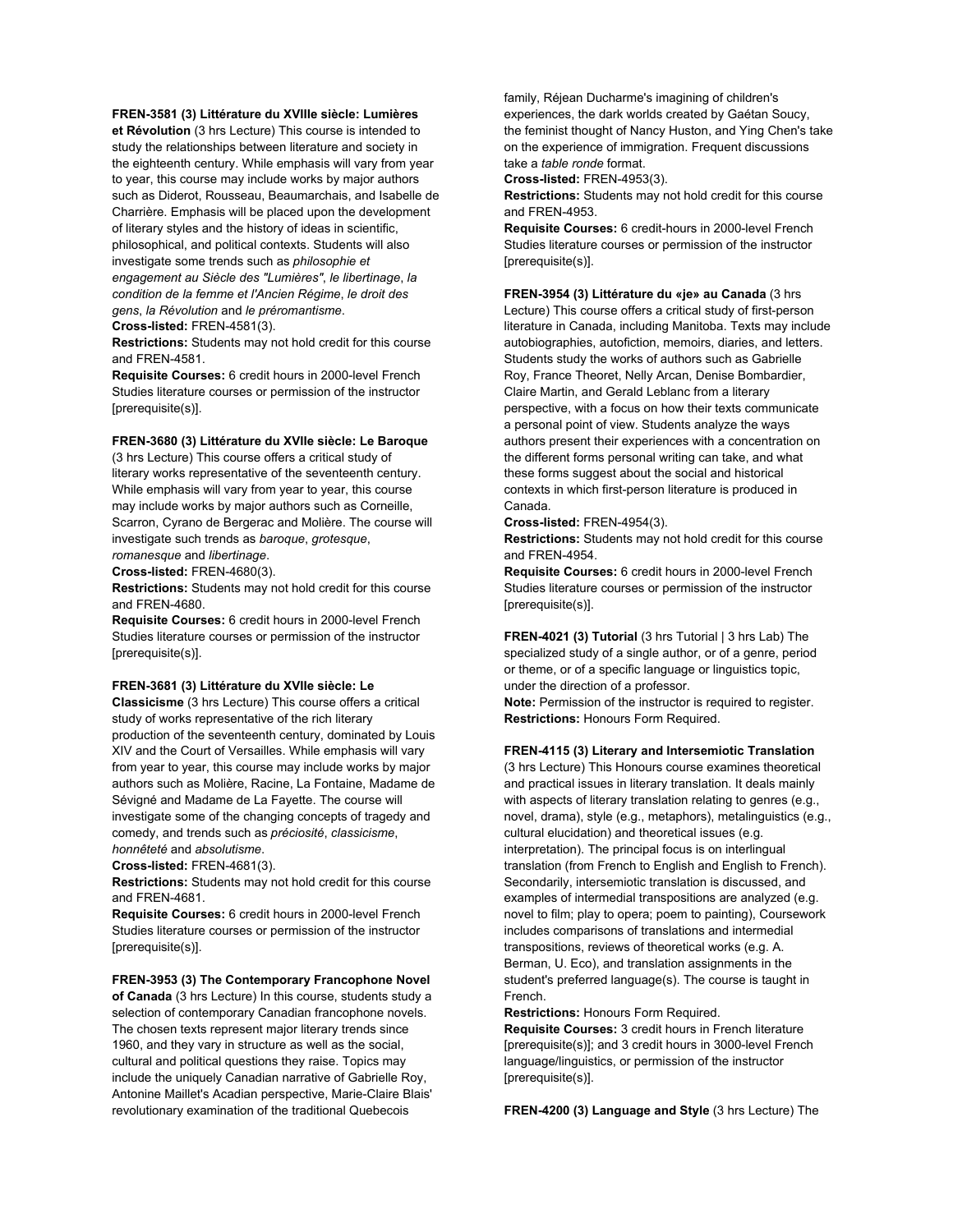first focus of this course is on French Lexicology (e.g. word formation, neologisms), and the interaction between lexis, semantics (e.g. semantic fields) and syntax (e.g. idioms). The second focus is on the relation between language and style in various French texts (e.g. essays, speeches), explored for their stylistic variation and discursive features (e.g. foregrounding, rhythm). Class work investigates French vocabulary and dictionary presentations of linguistic variation (usage labels of time, place and style). Course work includes compositions that develop lexical and rhetorical cohesion when writing in French, and a research paper on an individual linguistic topic.

**Cross-listed:** LING-4300(3).

**Restrictions:** Honours Form Required. **Requisite Courses:** 6 credit hours in 2000-level French language/linguistics or permission of the instructor [prerequisite(s)].

## **FREN-4202 (3) Géolinguistique Française (french**

**Geolinguistics)** (3 hrs Lecture) This course presents contemporary varieties of French in Canada and other parts of the Francophone World. After a brief introduction to linguistic change from early dialects to today's international norm, the course focuses on regional variation particularly in Canada and North America , major geolinguistic concepts (e.g. regionalism, isogloss), and fieldwork methods. Sound documents are explored for their vocabulary and grammar, to help students expand their communication skills in different environments, as they become more familiar with different varieties of French. The Honours level concentrates on methodology and linguistic data analysis (e.g. lexicometry, linguistic atlases). **Cross-listed:** LING-4303(3).

**Restrictions:** Honours Form Required. Students may not hold credit for this course and FREN-3202 | LING-3303 | LING-4303.

**Requisite Courses:** 6 credit hours in 2000-level French language/linguistics, or permission of the instructor [prerequisite(s)].

**FREN-4205 (3) Studies in Bilingualism** (3 hrs Lecture) This course explores three major aspects of bilingualism: the context, the learner, and the writer. The context section introduces historical and geographical aspects of bilingualism (e.g. official/unofficial bilingualism in the Francophone world), and resulting sociolinguistic situations (e.g. diglossia/bilingualism). The main section of the course focuses on the bilingual learner (e.g. multilingual acquisition, compound bilingualism, the active lexicon in

Franco-Manitoban and immersion schoolchildren). The concluding section examines examples of bilingual writing (e.g. Beckett, Green, Léveillé).

**Cross-listed:** FREN-3205(3), LING-3305(3) and LING-4305(3).

**Restrictions:** Honours Form Required. Students may not hold credit for this course and FREN-3205 | LING-3305 | LING-4305.

**Requisite Courses:** 6 credit hours in 2000 level French Studies courses; including 3 credit hours in 2000-level language/linguistics, or permission of the instructor [prerequisite(s)].

#### **FREN-4206 (3) French Morphology and Syntax** (3 hrs

Lecture) Based on the analysis of modern French, this course presents fundamental linguistic concepts, including nature and types of monemes, distributional and syntactic properties of morphemes, and the French verbal system (mood, tense and aspect). The syntax of simple, compound and complex sentences is studied in a

transformational-generative perspective, as it applies to French. At the Honours level, in FREN-4206/LING-4304, additional approaches (mainly the functional and the cognitive) are used to examine complex utterances in various oral and written styles.

**Cross-listed:** LING-4304(3).

**Restrictions:** Honours Form Required. Students may not hold credit for this course and FREN-4112 | LING-4302 | LING-4304.

**Requisite Courses:** 6 credit hours in 2000-level French language/linguistics or permission of the instructor [prerequisite(s)].

### **FREN-4283 (3) Life-Narratives in French Literature** (3

hrs Lecture) In twentieth and twenty-first century literature from Proust and Colette to Annie Ernaux and Le Clézio, the representation of the self has undergone several transformations in form, content and generic boundaries. The course studies different genres: autobiography, autofiction and memoir. Students explore the meanings of these texts and what they conceal about Modernity and our contemporary age.

**Cross-listed:** FREN-3283(3).

**Restrictions:** Honours Form Required. Students may not hold credit for this course and FREN-3283.

**Requisite Courses:** 6 credit hours in 2000-level French Studies courses and permission of the Honours advisor or instructor [prerequisite(s)].

## **FREN-4284 (3) Modern and Contemporary Literature**

**and Photography** (3 hrs Lecture) This course studies the text-image relation, mainly the role of photography in literature, as well as various genres where visual image is essential. The course includes literary analysis by authors such as Roland Barthes, Hervé Guilbert and Patrick Modiano.

**Restrictions:** Honours Form Required. Students may not hold credit for this course and FREN-3284. **Requisite Courses:** 6 credit hours in 2000-level French Studies literature courses and permission of the Honours advisor [prerequisite(s)].

### **FREN-4385 (3) Transculturalism in Literatures of**

**Europe and the Americas** (3 hrs Seminar/Discussion) The last decades have seen a significant increase in transcultural studies, ranging from culture anthropology, political philosophy to literary studies. This course explores principal tenets of transculturalism (Bouchard, Imbert, Welsch) and studies Francophone writers from Europe and the Americas (Le Clézio, Nothomb, Robin, Laferrière) who showcase literature's potential of engaging aspects of transcultural paradigms: self-other, belonging-exclusion, pure-hybrid, here-there. By studying potential paths towards a theory of transcultural literary interpretation, students learn to avoid worshipping binary pairs such as particularism and universalism, diversity and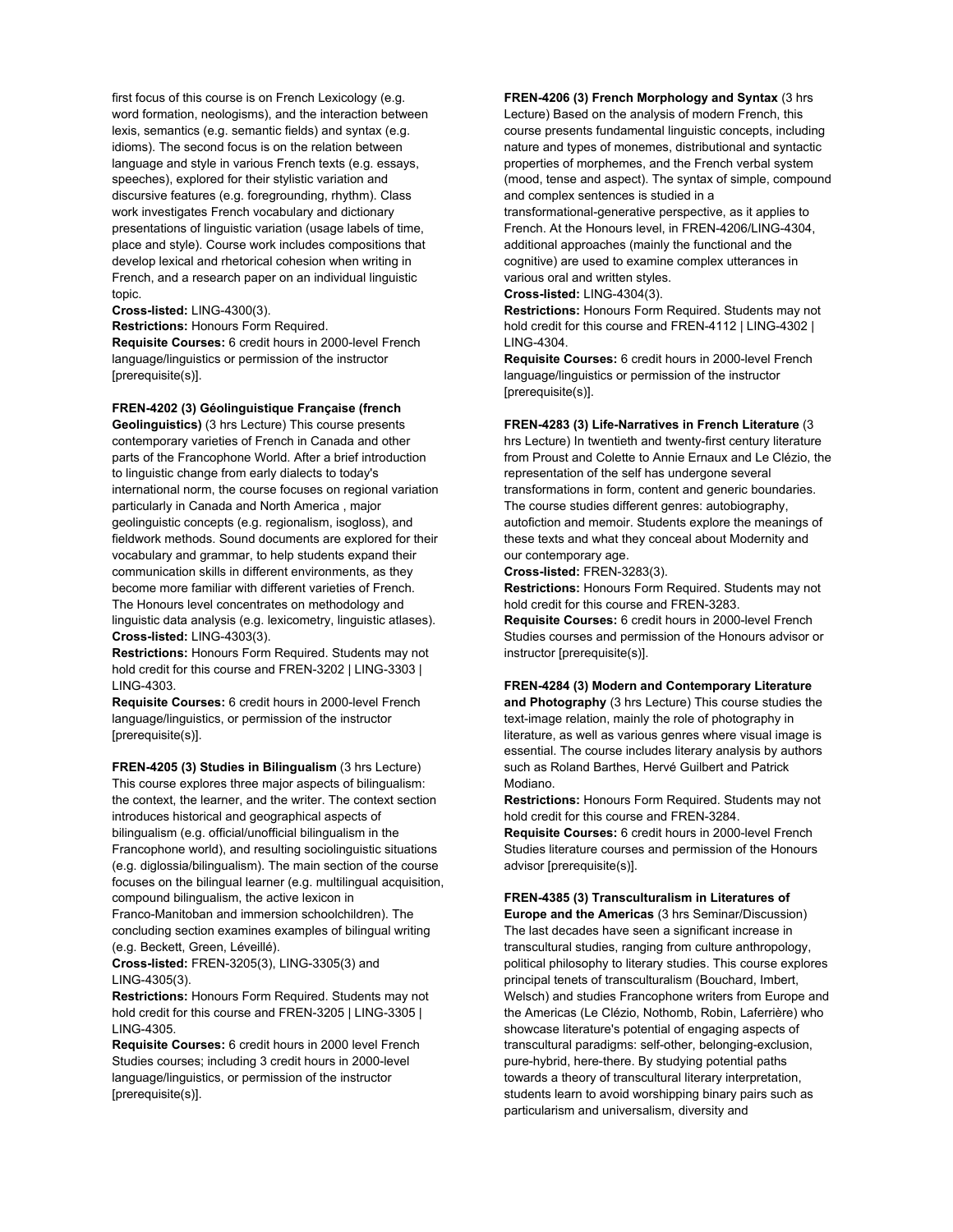homogenization, nationalism and cosmopolitanism. **Restrictions:** Honours Form Required. **Requisite Courses:** 6 credit hours of French Studies literature courses at the 2000-level or permission of the instructor [prerequisite(s)].

## **FREN-4483 (3) Nineteenth-Century Literature &**

**Philosophy** (3 hrs Seminar/Discussion) The course invites students to reflect upon the contributions of French literature to ethics and metaphysics and to the circulation of ideas. Nineteenth-century writers openly tackling philosophical and scientific issues lead us to better understand the narrative construction of ideas and concepts in relation to forms of thought in the human experience. Thus, fiction and poetic speculation stand beside prolific nineteenth-century European philosophers (Kant, Hegel, Nietzsche), prompting students to reflect on the cultures and knowledge of our times through various theoretical lenses. The FREN-4481 students are assigned additional theoretical articles compared to the FREN-3481 students.

**Experimental Course -** This course is offered on a trial basis to gauge interest in the topic. Students who successfully complete this course receive credit as indicated.

**Restrictions:** Honours Form Required. **Requisite Courses:** 6 credit hours of 2000-level French

Studies literature courses [prerequisite(s)].

## **FREN-4580 (3) Littérature du XVIIIe siècle: Le siècle**

**des Lumières** (3 hrs Lecture) This course is intended to develop in the student an understanding and appreciation of the nature of literature and society in the eighteenth century. While emphasis vary from year to year, this course may include works by major authors such as Montesquieu, Prévost, Madame de Tencin, Francoise de Graffigny and Voltaire. Students also investigate trends such as *la crise de conscience européenne*, *le mythe du Sauvage*, *"Lumières" et Raison*, and *l'Encyclopédie*. Attention is given to relationships between literature and the arts. Students will also attend a weekly 75-minute seminar.

#### **Cross-listed:** FREN-3580(3).

**Restrictions:** Honours Form Required. Students may not hold credit for this course and FREN-3580. **Requisite Courses:** 6 credit hours in 2000-level French Studies literature courses and permission of the Honours advisor [prerequisite(s)].

### **FREN-4581 (3) Littérature du XVIIIe siècle: Lumières**

**et Révolution** (3 hrs Lecture) This course is intended to study the relationships between literature and society in the eighteenth century. While emphasis will vary from year to year, this course may include works by major authors such as Diderot, Rousseau, Meaumarchais, and Isabelle de Charrière. Emphasis will be placed upon the development of literary styles and the history of ideas in scientific, philosophical, and political contexts. Students will also investigate some trends such as *philosophie et engagement au Siècle des "Lumières"*, *le libertinage*, *la condition de la femme et l'Ancien Régime*, *le droit des gens*, *la Révolution* and *le préromantisme*. **Cross-listed:** FREN-3581(3).

**Restrictions:** Honours Form Required. Students may not hold credit for this course and FREN-3581. **Requisite Courses:** 6 credit hours of French Studies literature courses at the 2000-level and permission of the Honours advisor [prerequisite(s)].

# **FREN-4680 (3) Littérature du XVIIe siècle: Le Baroque**

(3 hrs Lecture) This course offers a critical study of literary works representative of the seventeenth century. While emphasis will vary from year to year, this course may include works by major authors such as Corneille, Scarron, Cyrano de Bergerac and Molière. The course will investigate such trends as *baroque*, *grotesque*, *romanesque*, and *libertinage*.

**Cross-listed:** FREN-3680(3).

**Restrictions:** Honours Form Required. Students may not hold credit for this course and FREN-3680. **Requisite Courses:** 6 credit hours of French Studies literature courses at the 2000-level and permission of the Honours advisor [prerequisite(s)].

#### **FREN-4681 (3) Littérature du XVIIe siècle: Le**

**Classicisme** (3 hrs Lecture) This course offers a critical study of works representative of the rich literary production of the seventeenth century, dominated by Louis XIV and the Court of Versailles. While emphasis will vary from year to year, this course may include works by major authors such as Molière, Racine, La Fontaine, Madame de Sévigné and Madame de La Fayette. The course will investigate some of the changing concepts of tragedy and comedy, and trends such as *préciosité*, *classicisme*, *honnêteté* and *absolutisme*.

**Cross-listed:** FREN-3681(3).

**Restrictions:** Honours Form Required. Students may not hold credit for this course and FREN-3681. **Requisite Courses:** 6 credit hours of French Studies literature courses at the the 2000-level and permission of the Honours advisor [prerequisite(s)].

**FREN-4748 (3) Le Théâtre Classique** (3 hrs Lecture | Seminar/Discussion) This course investigates some of the changing concepts of tragedy and comedy in seventeenth-century and eighteenth-century French drama. Plays by the famous dramatists such as Molière, Racine, Marivaux, Voltaire and Beaumarchais are examined in light of major texts on the aesthetics of theatre, written by theorists such as Aristotle, Corneille, l'abbé d'Aubignac and Diderot. Class discussion includes a *table ronde* format.

**Restrictions:** Honours Form Required.

**FREN-4760 (3) Nineteenth-Century Poets** (3 hrs Lecture) This course offers an intensive and extensive study of selected nineteenth century poets in the context of a broad review of the history, the evolution and the poetics of the various French literary schools. Course work will be representative of the romantic, parnassian and the symbolist movements, and poets such as Lamartine, Musset, Vigny, Hugo, Baudelaire, Verlaine, Rimbaud, Gautier, and Leconte de Lisle will be studied. From both the historical and the aesthetic perspectives, the centrality of Baudelaire's *Fleurs du mal* will be emphasized.